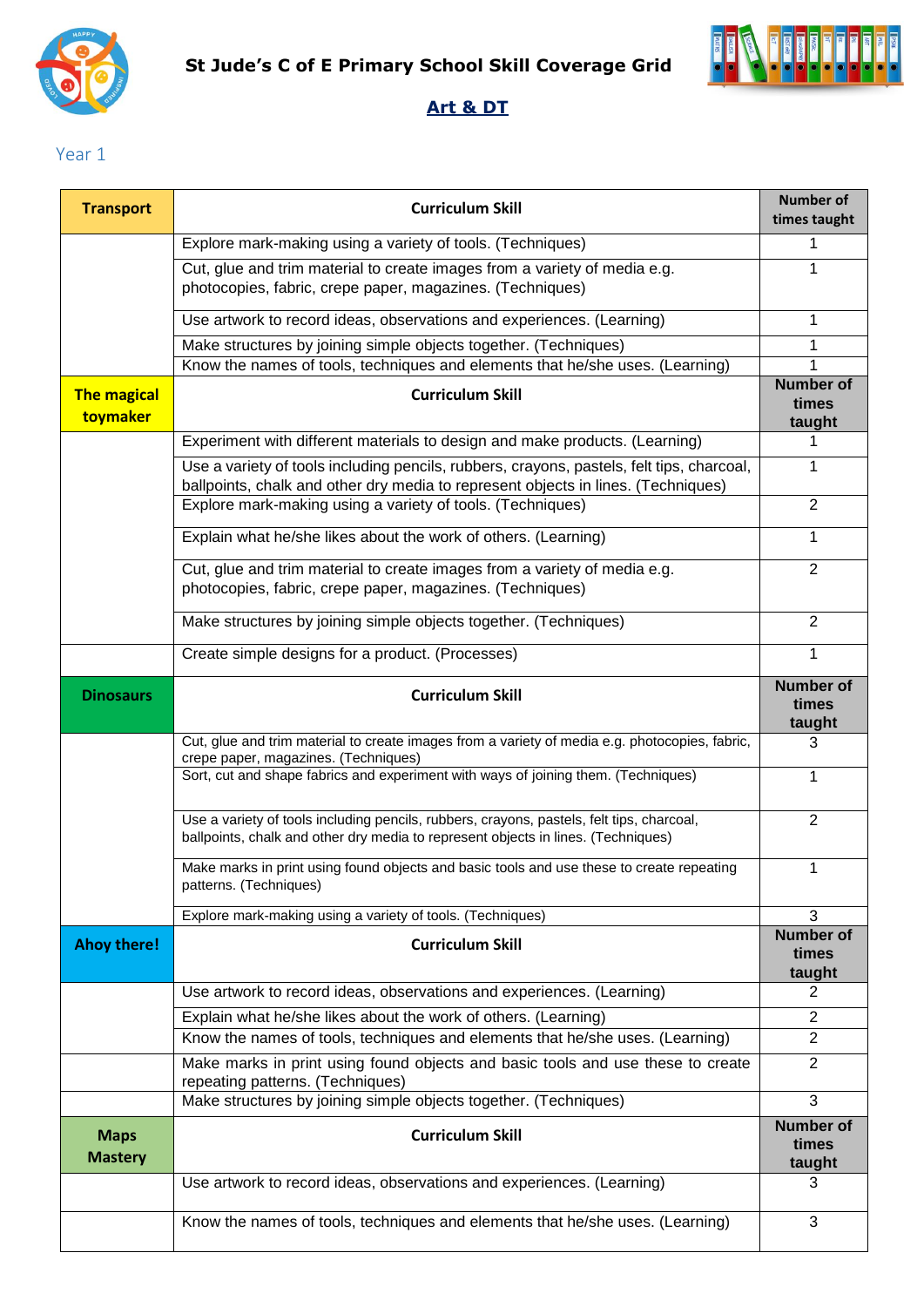



#### **Art & DT**

|                               | Sort, cut and shape fabrics and experiment with ways of joining them.<br>(Techniques)                                                                                          |                           |
|-------------------------------|--------------------------------------------------------------------------------------------------------------------------------------------------------------------------------|---------------------------|
| <b>Whole</b><br><b>School</b> | <b>Curriculum Skill</b>                                                                                                                                                        | Number of<br>times taught |
|                               | Sort, cut and shape fabrics and experiment with ways of joining them. (Techniques)                                                                                             | っ                         |
|                               | Use a variety of tools including pencils, rubbers, crayons, pastels, felt tips, charcoal,<br>ballpoints, chalk and other dry media to represent objects in lines. (Techniques) | 3                         |
|                               | Make marks in print using found objects and basic tools and use these to create<br>repeating patterns. (Techniques)                                                            | 3                         |

## **Year 2**

| London's<br>burning | <b>Curriculum Skill</b>                                                                                                                                                                  | <b>Number of</b><br>times taught |
|---------------------|------------------------------------------------------------------------------------------------------------------------------------------------------------------------------------------|----------------------------------|
|                     | Give reasons for his/her preferences when looking at art/craft or design work.<br>(Learning)                                                                                             | 1                                |
|                     | Know that different artistic works are made by craftspeople from different cultures<br>and times. (Learning)                                                                             | 1                                |
|                     | He/she is able to make textured collages from a variety of media and by folding,<br>crumpling and tearing materials. (Techniques)                                                        | 1                                |
|                     | He/she is able to make textured collages from a variety of media and by folding,<br>crumpling and tearing materials. (Techniques)                                                        | $\mathbf{1}$                     |
|                     | Use a wider range of cookery techniques to prepare food safely. (Cooking and<br>Nutrition)                                                                                               | $\mathbf{1}$                     |
|                     | Generate, develop, model and communicate his/her ideas through talking,<br>drawing, templates, mock-ups and, where appropriate, information and<br>communication technology. (Processes) | 1                                |
|                     | Investigate different techniques for stiffening a variety of materials and explore<br>different methods of enabling structures to remain stable. (Processes)                             | 1                                |
|                     |                                                                                                                                                                                          |                                  |
| <b>The Circus</b>   | <b>Curriculum Skill</b>                                                                                                                                                                  | <b>Number of</b><br>times taught |
|                     | Choose appropriate tools, equipment, techniques and materials from a wide range.<br>(Processes)                                                                                          | 1                                |
|                     | Represent things observed, remembered or imagined using colour/tools.<br>(Techniques)                                                                                                    | $\mathbf{1}$                     |
|                     | Select particular techniques to create a chosen product and develop some care and<br>control over materials and their use. (Learning)                                                    | 1                                |
|                     | Try out different activities and make sensible choices about what to do next.<br>(Learning)                                                                                              | 1                                |
|                     | Safely measure, mark out, cut and shape materials and components using a range<br>of tools. (Processes)                                                                                  | 1                                |
|                     | Generate, develop, model and communicate his/her ideas through talking, drawing,<br>templates, mock-ups and, where appropriate, information and communication<br>technology. (Processes) | $\overline{2}$                   |